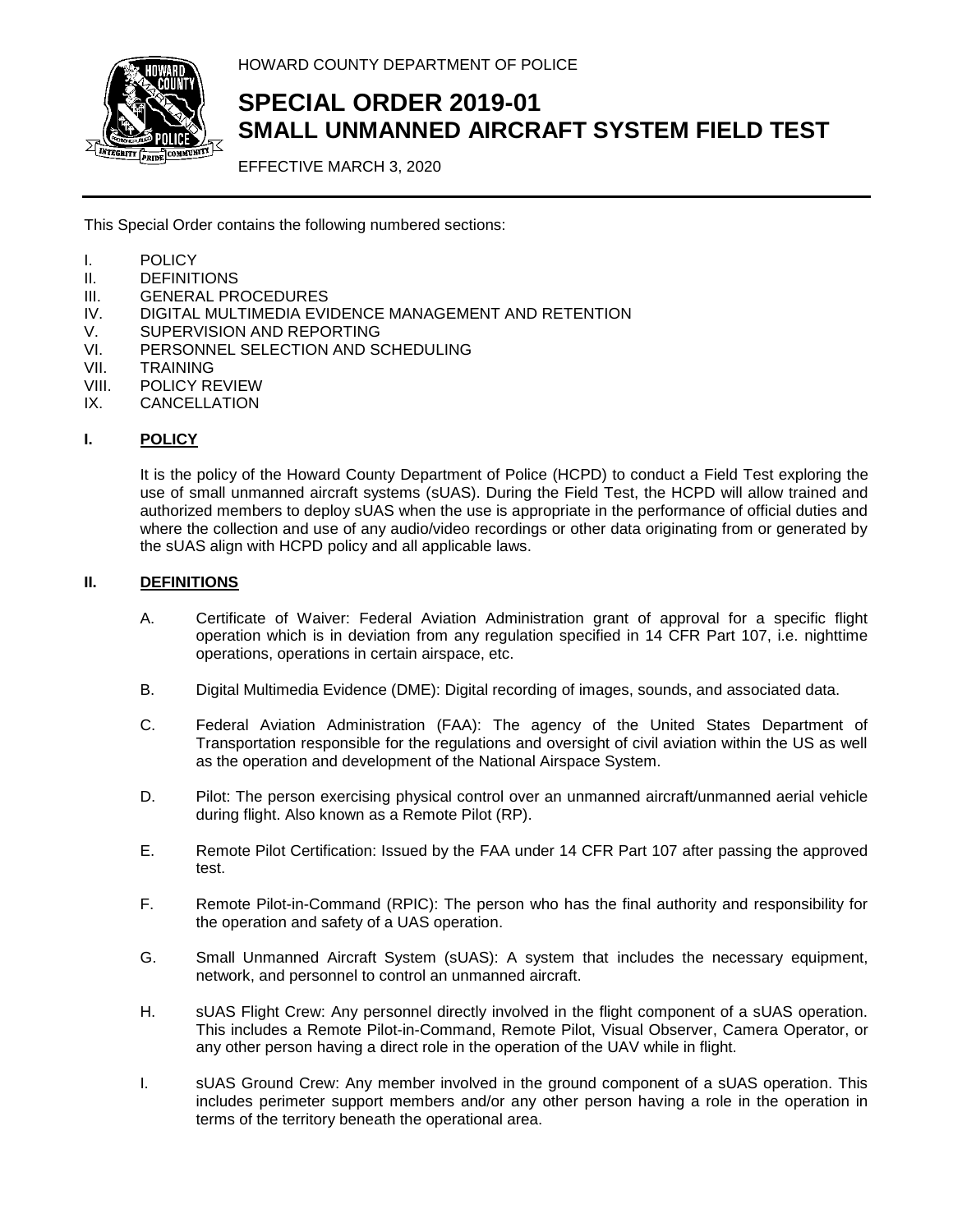- J. sUAS Program Administrator: Member appointed by the Chief of Police who will be responsible for the management of the HCPD sUAS Field Test and will ensure that policies and procedures conform to current laws, regulations, and best practices.
- K. Unmanned Aircraft (UA) or Unmanned Aerial Vehicle (UAV): An aircraft that is intended to navigate in the air without an onboard pilot. Also known as a Remotely Piloted Aircraft (RPA), Remotely Operated Vehicle (ROV), or Drone, as defined by the FAA.
- L. Visual Observer (VO): A person who maintains line-of-sight and 360-degree hazard awareness around the sUAS and assists the Pilot in carrying out the duties required for safe operation.

#### **III. GENERAL PROCEDURES**

- A. Operational Objectives
	- 1. sUAS can be an important asset during exigent situations, large events, and complex investigations, and its use is encouraged. It provides situational awareness and an aerial visual perspective of a scene to assist in understanding the nature, scale, and scope of an incident, and for planning and coordinating an effective and safe response.
	- 2. All deployments of sUAS must be authorized as detailed in this General Order.
	- 3. The HCPD will explore the use of sUAS to provide an aerial visual perspective in responding to emergency situations and exigent circumstances, and for the following objectives:
		- a. Situational Awareness/Management:
			- i. Assist in understanding the nature, scale, and scope of an incident, and for planning and coordinating an effective response.
			- ii. Support the deployment of officers and equipment in emergency situations, including but not limited to incidents involving hostages and barricades, support for large-scale tactical operations, and other temporary perimeter security situations.
		- b. Search and Rescue: Assist missing person investigations and broadcast alerts, escapee searches, foot pursuit support, evidence searches, and containment of perimeter search areas.
		- c. Scene Documentation: To document a crime scene, collision scene, or other major incident scene, i.e. disaster management, incident response, large-scale forensic scene investigation, etc.
		- d. Training Support: Provide an aerial visual perspective during training scenarios to provide officers a unique and different point of view in comprehending law enforcement tactics and effectuating principal officer safety skills.
		- e. Public Awareness: Provide community outreach and assist the Public Information Office as needed.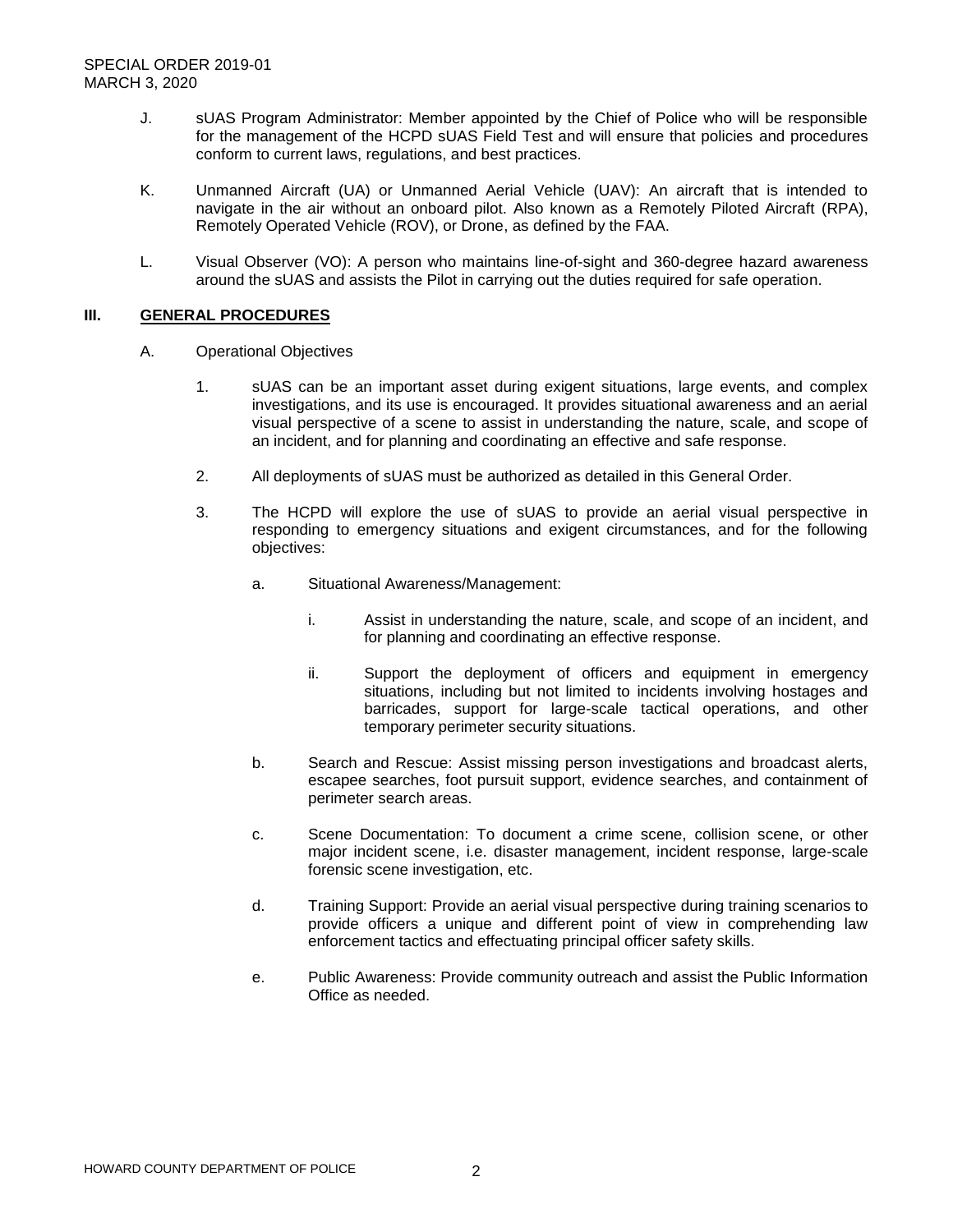# B. Requests for Use

- 1. Spontaneous Events
	- a. When there is an unplanned need for a sUAS a Watch Commander or any commissioned officer may approve the deployment. If a pilot is not on duty or the on-duty pilot is unavailable, the on-call Drone Supervisor shall be contacted through the Communications Division to initiate a call-out.
	- b. The Remote Pilot-in-Command has the final authority to deny any request for use when unsafe conditions exist or when requests are in violation of operating procedures.
	- c. When the Pilot determines the need for additional on-duty sUAS flight crew members, the request shall be made through the area supervisor or the Incident Commander to have one assigned.
	- d. When the pilot determines the need to call out an additional pilot, the request shall be made through the on-call Drone Supervisor.
- 2. Pre-Planned Events
	- a. Use of the sUAS for pre-planned events will be scheduled and coordinated through the sUAS Program Administrator or his designee.
	- b. Any operational unit of the HCPD wishing to use the sUAS will make a written request to the sUAS Program Administrator or his designee.
		- i. If the request is consistent with Departmental objectives and sufficient resources are available, the request will be approved.
		- ii. The sUAS Program Administrator or his designee will notify the member making the request of the approval and schedule a qualified crew for the event.
- 3. Spontaneous events and field emergencies will have priority over pre-planned special events.

# C. Use of sUAS

- 1. The HCPD shall obtain and maintain any applicable authorizations, certificates, or waivers required by the Federal Aviation Administration (FAA) prior to deploying or operating the sUAS.
- 2. The sUAS will be operated only by members who have been trained in the operation of the systems, possess a current Part 107 certification, and are designated as a pilot by the HCPD.
- 3. The sUAS-certified personnel shall inspect and test sUAS equipment prior to each deployment to verify the proper functioning of all equipment and the airworthiness of the device.
- 4. The sUAS equipment is the responsibility of individual personnel and will be used with reasonable care to ensure proper functioning. Equipment malfunctions shall be brought to the attention of the sUAS Program Administrator as soon as possible so that an appropriate repair can be made or a replacement unit can be procured.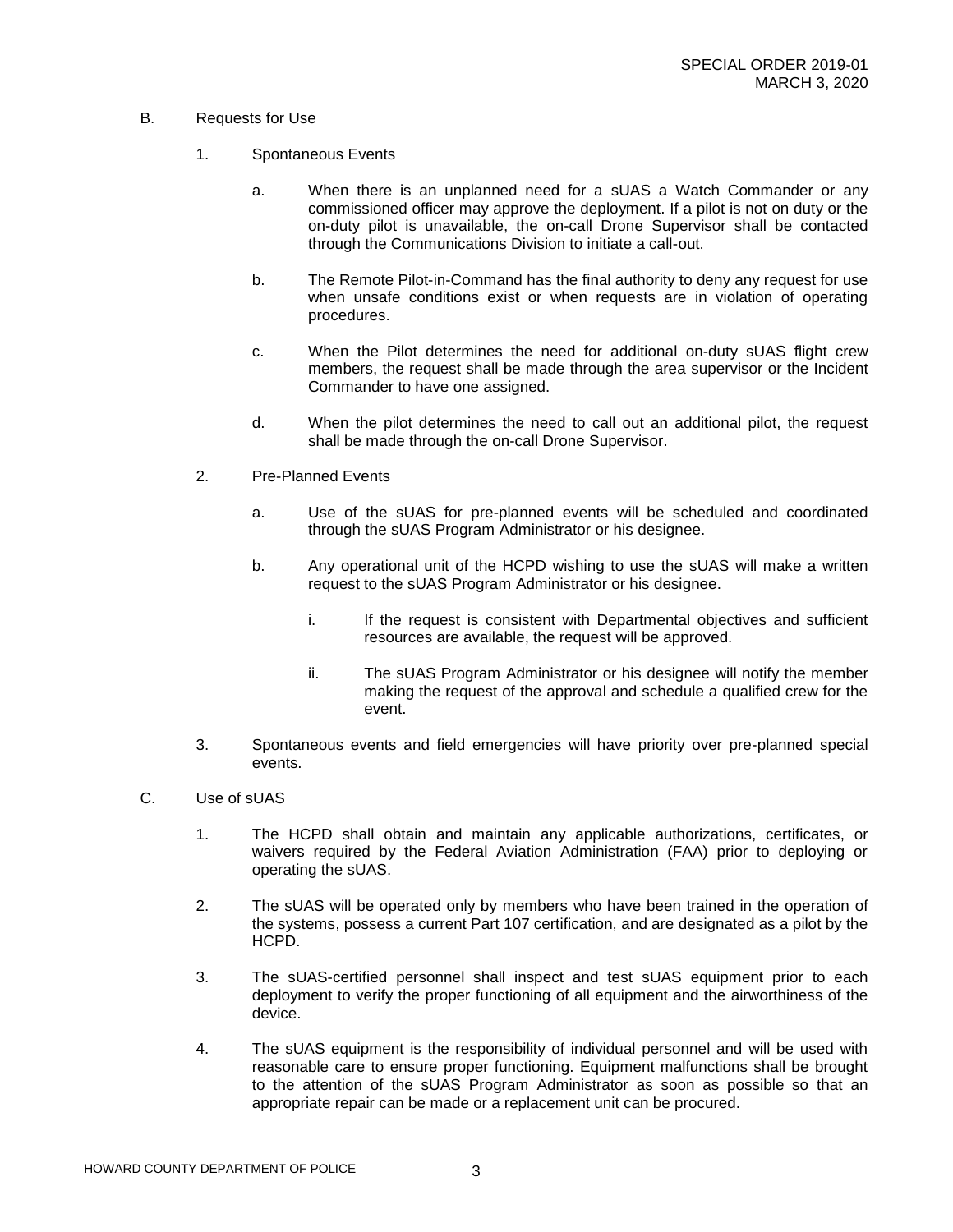- 5. Any maintenance performed on the sUAS outside of routine preflight maintenance shall be performed by the Program Administrator or his designee according to manufacturer recommendations. Any maintenance performed shall be documented.
- 6. The sUAS equipment and all data, images, video, and metadata captured, recorded, or otherwise produced by the equipment is the sole property of the HCPD.
- 7. Any deployment of the sUAS shall be documented by the Remote Pilot in Command. All entries shall include preflight and post-flight information and shall be reviewed by the Program Administrator.
- 8. Except for those instances where officer safety or an investigation could be jeopardized, a sUAS Flight Crew member will notify Communications of a proposed operation. The PIO should be notified if the operation being conducted is likely to attract considerable attention.
- 9. If there is a reasonable belief that the sUAS will intrude on the reasonable expectation of privacy, a search and seizure warrant should be obtained.
- 10. Only HCPD sUAS and equipment shall be used.
- 11. HCPD sUAS and equipment may be used to assist other jurisdictions with the approval of the Program Administrator or a Watch Commander.
- D. Restrictions on sUAS Use
	- 1. The sUAS shall be deployed and used only for training and missions with defined incident parameters and objectives.
	- 2. The sUAS shall not be operated in an unsafe manner or in violation of FAA rules or HCPD policy.
	- 3. The Remote Pilot-in-Command has the final authority to cancel or terminate a mission for any reason.
	- 4. The sUAS shall not be used to:
		- a. Target a person based solely on individual characteristics including but not limited to race, ethnicity, national origin, religion, disability, gender, or sexual orientation.
		- b. Harass, intimidate, or discriminate against any individual or group.
	- 5. HCPD sUAS equipment shall not be used for personal purposes.

# **IV. DME MANAGEMENT AND RETENTION**

- A. All DME shall be handled in accordance with all applicable HCPD policies.
- B. Prior to uploading DME to the designated server, HCPD members shall not edit, alter, erase, duplicate, copy, share, or otherwise distribute in any manner any sUAS DME.

#### **V. SUPERVISION AND REPORTING**

A. An Incident Report must be completed prior to the end of shift by the Remote Pilot for all operational deployments of the sUAS.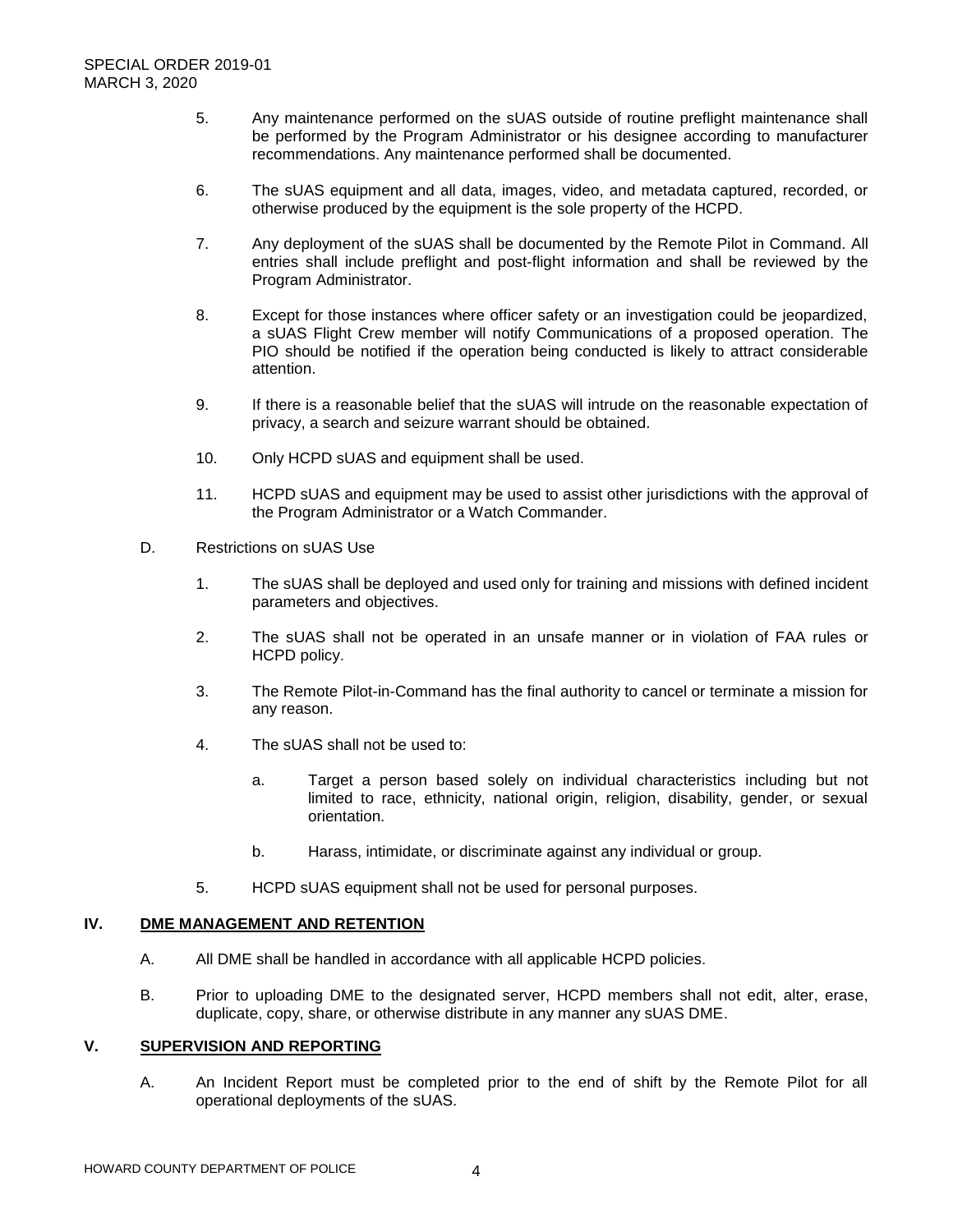- B. The sUAS Program Administrator shall review all deployment records to ensure compliance with policy.
- C. While participating in a sUAS mission, all members of the sUAS Flight Crew shall report to the Remote Pilot-in-Command.
- D. The Program Administrator will be responsible for maintaining flight and maintenance documentation.
- E. During the Field Test, the Program Administrator will complete a monthly report documenting the agency's deployment and use of sUAS.
- F. The purchase of any sUAS must be approved through County Administration and Risk Management, via the Chief of Police.

#### **VI. MEMBER SELECTION AND SCHEDULING**

- A. All members selected must:
	- 1. Obtain FAA Part 107 certification;
	- 2. Achieve proficiency in operation of HCPD sUAS; and
	- 3. Be approved by the Chief of Police or his designee.
- B. Scheduling
	- 1. The sUAS Flight Crew will be comprised of decentralized members who have been trained in the operation of the sUAS and members who have been appropriately briefed to fill a role as determined by the RPIC.
	- 2. During the Field Test, the Program Administrator will determine the availability of sUAS to best provide support for patrol activities.

# **VII. TRAINING**

- A. The Remote Pilot-in-Command shall possess a pilot certificate with Remote Pilot rating issued by the FAA. This rating must be maintained and recertified in accordance with FAA guidelines.
- B. During the UAS Field Test, the Program Administrator shall:
	- 1. Maintain knowledge of local and federal laws and regulations, as well as policies and procedures governing the deployment and use of sUAS.
	- 2. Ensure all pilots maintain proficiency and currency.
		- a. Each pilot shall conduct at minimum one (1) flight per month. If a pilot does not conduct a flight for three (3) consecutive months, the pilot may be required to be re-trained or may be removed from the Field Test, at the discretion of the Program Administrator.
		- b. All pilots shall participate in one (1) in-service training annually. Pilots may be required to attend additional in-service and training programs as required by the Program Administrator.
- C. All training shall be documented by the Program Administrator.